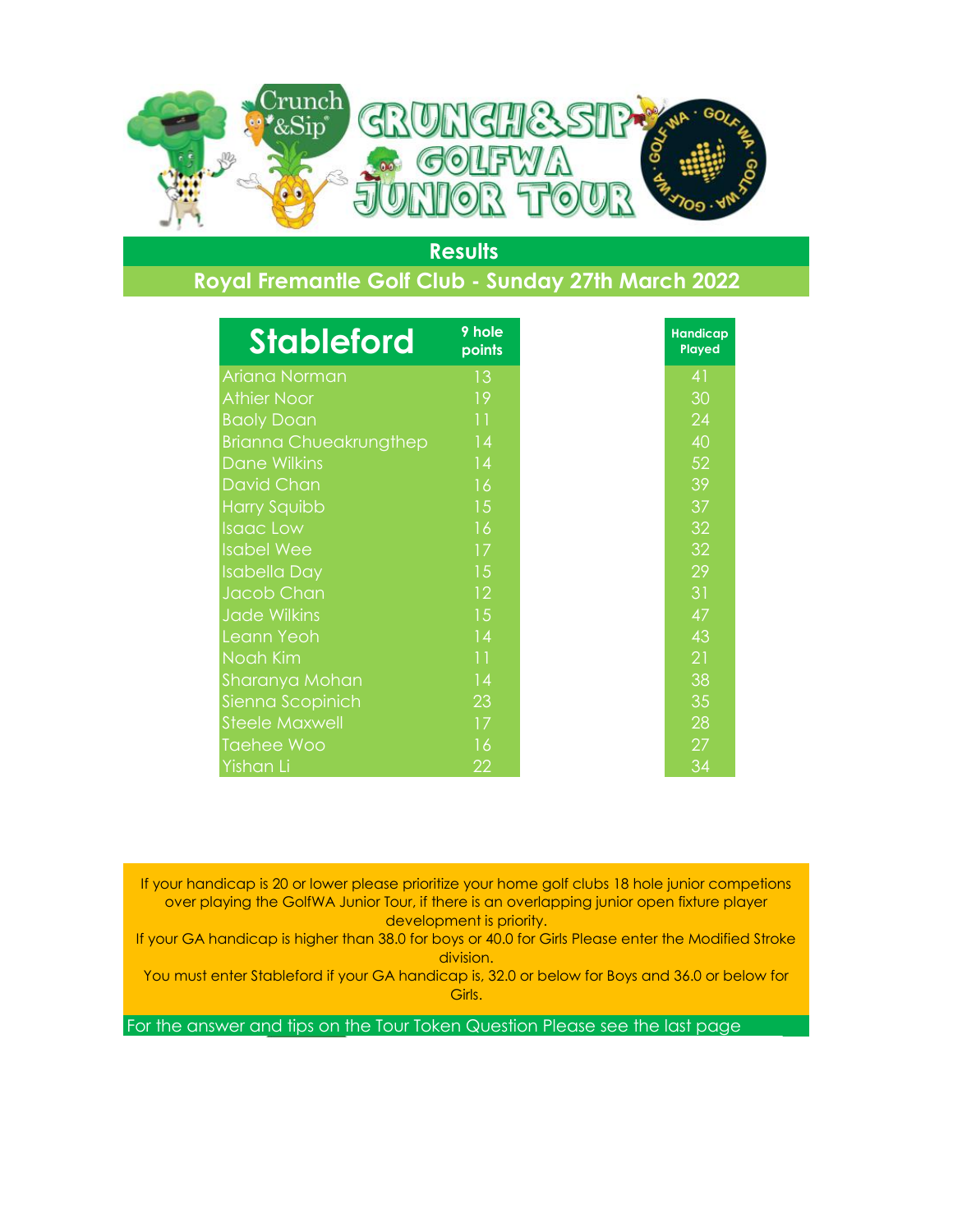

# **Royal Fremantle Golf Club - Sunday 27th March 2022**

|                        |                        | <b>Previous</b>      | <b>Current</b><br><b>Personal</b><br><b>Best</b> |
|------------------------|------------------------|----------------------|--------------------------------------------------|
| <b>Modified Stroke</b> | 9 Hole<br><b>Score</b> | <b>Personal Best</b> |                                                  |
| Alexandria Page        | 62                     | 81                   | 62                                               |
| Antoinette van vugt    | 70                     | <b>NA</b>            | 70                                               |
| Ashleigh Yeoh          | 71                     | <b>NA</b>            | 71                                               |
| <b>Chase Thurlow</b>   | 68                     | 61                   | 61                                               |
| Clara Ascoli           | 71                     | <b>NA</b>            | 71                                               |
| <b>Cruize Collard</b>  | 65                     | <b>NA</b>            | 65                                               |
| Elijah Robinson        | 71                     | 59                   | 59                                               |
| <b>Fraser Gray</b>     | 65                     | <b>NA</b>            | 65                                               |
| <b>Joel Lucas</b>      | 62                     | 65                   | 62                                               |
| Keagan Horak           | 59                     | <b>NA</b>            | 59                                               |
| Lachie MacPherson      | 73                     | <b>NA</b>            | 73                                               |
| LeBron Vaiimene        | 69                     | <b>NA</b>            | 69                                               |
| Lucius Cao             | 72                     | <b>NA</b>            | 72                                               |
| Murray Smith           | 62                     | 56                   | 56                                               |
| <b>Samuel Chin</b>     | 75                     | 70                   | 70                                               |
| Sean Robinson          | 67                     | 67                   | 67                                               |

If your personal best is 50 or below for full length you must look to obtain a GA handicap through a club and move up to stableford.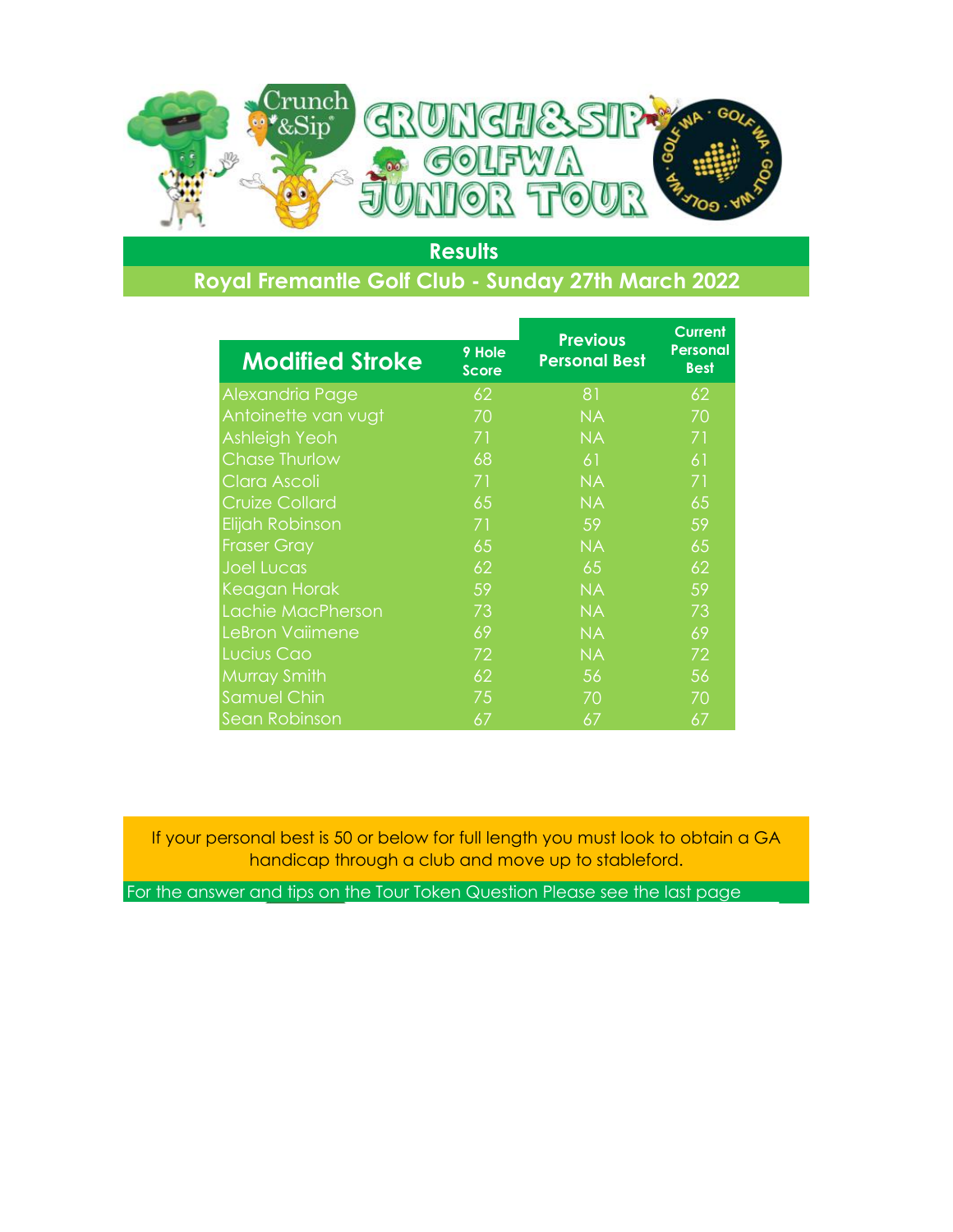

### **Royal Fremantle Golf Club - Sunday 27th March 2022**

|                         | 9 half                      | <b>Previous</b>      | <b>Current</b>                 |
|-------------------------|-----------------------------|----------------------|--------------------------------|
| <b>9 Hole Tiger Tee</b> | <b>Hole</b><br><b>Score</b> | <b>Personal Best</b> | <b>Personal</b><br><b>Best</b> |
| Allayna Engel           | 46                          | 46                   | 46                             |
| <b>Amelia Cristobal</b> | 40                          | <b>NA</b>            | 40                             |
| <b>Audrey Fisher</b>    | 57                          | 55                   | 55                             |
| <b>Caleb Tobing</b>     | 57                          | 52                   | 52                             |
| <b>Cassandra Woon</b>   | 74                          | <b>NA</b>            | 74                             |
| <b>Chanelle Maxwell</b> | 67                          | 54                   | 54                             |
| Cleo Woon               | 72                          | 66                   | 66                             |
| <b>Edylon Neo</b>       | 56                          | 49                   | 49                             |
| <b>Ethan Rees</b>       | 69                          | <b>NA</b>            | 69                             |
| <b>Giselle Tan</b>      | 50                          | <b>NA</b>            | 50                             |
| Jaiden Manning          | 53                          | <b>NA</b>            | 53                             |
| Jenna Phoon             | 53                          | <b>NA</b>            | 53                             |
| <b>Jeremy Tran</b>      | 52                          | <b>NA</b>            | 52                             |
| Jeremy Zhu              | 65                          | <b>NA</b>            | 65                             |
| Joeun Lee               | 61                          | <b>NA</b>            | 61                             |
| Joshua Stewart          | 48                          | <b>NA</b>            | 48                             |
| Melinda Henderson       | 68                          | <b>NA</b>            | 68                             |
| Metta Guilfoyle-Black   | 64                          | 60                   | 60                             |
| Nathan Budimuljono      | 63                          | <b>NA</b>            | 63                             |
| <b>Rafael Cristobal</b> | 55                          | <b>NA</b>            | 55                             |
| <b>Ruby Stone</b>       | 61                          | <b>NA</b>            | 61                             |
| Vaughn Simons           | 61                          | <b>NA</b>            | 61                             |
| <b>Zander Wilde</b>     | 53                          | 47                   | 47                             |

If your Personal best for 9 Hole Tiger Tees is 38 or below or you feel your child is hitting long enough to play full length holes you must move up to the Modified Stroke Division.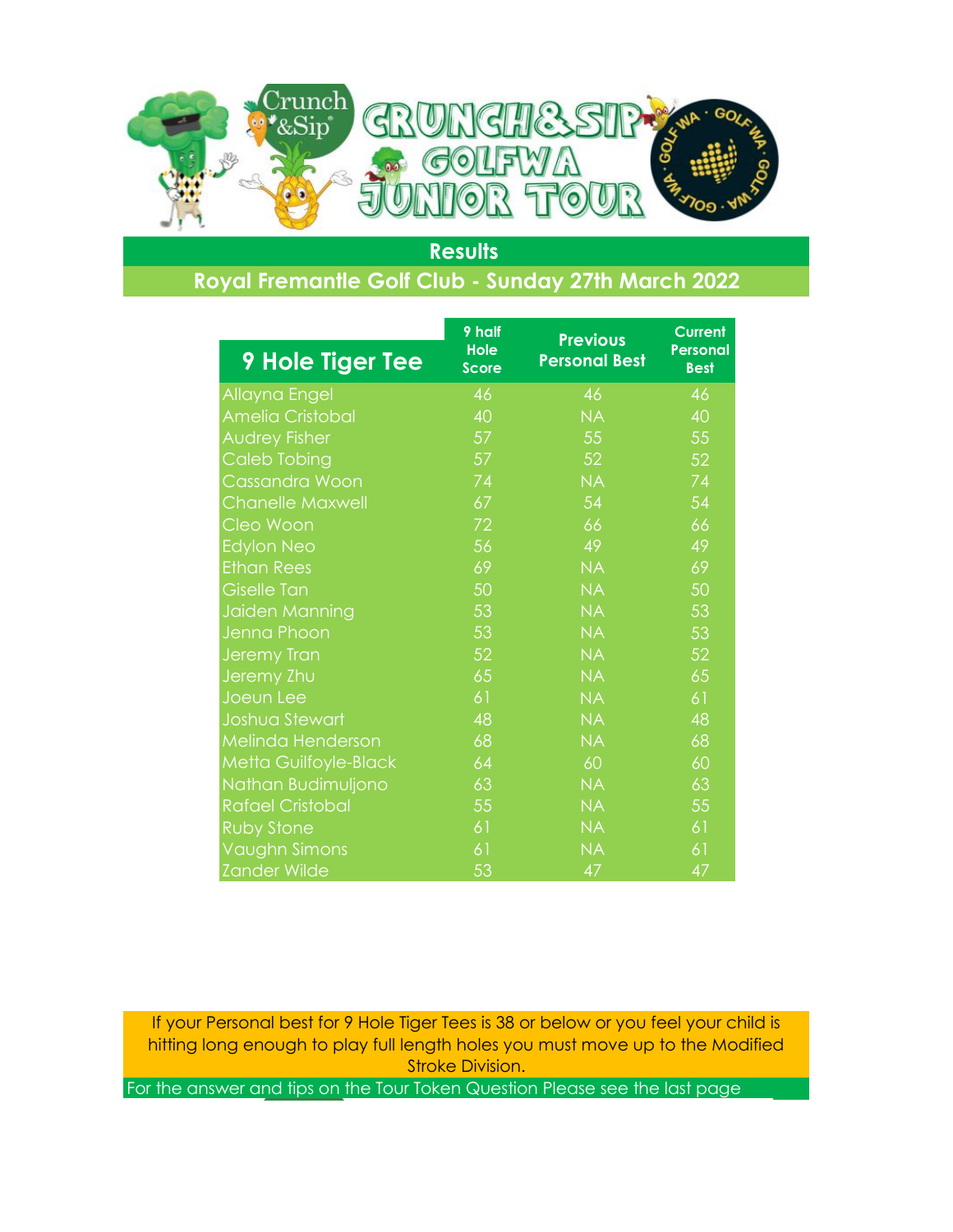

## **Royal Fremantle Golf Club - Sunday 27th March 2022**

|                         | $5$ half<br>hole | <b>Previous</b>      | <b>Current</b><br><b>Personal</b> |
|-------------------------|------------------|----------------------|-----------------------------------|
| 5 Hole Tiger Tee        | <b>Score</b>     | <b>Personal Best</b> | <b>Best</b>                       |
| Aiden Skett             | 37               | 29                   | 29                                |
| Greta Abrahams          | 29               | 35                   | 29                                |
| <b>Jessica Mckinnon</b> | 40               | <b>NA</b>            | 40                                |
| Jonas Bobusic           | 38               | 31                   | 31                                |
| Kaela Wilson            | 46               | <b>NA</b>            | 46                                |
| Keira Mananta           | 41               | <b>NA</b>            | 41                                |
| <b>Keira Mckinnon</b>   | 35               | <b>NA</b>            | 35                                |
| Louis Park              | 42               | <b>NA</b>            | 42                                |
| <b>Martha Morris</b>    | 29               | <b>NA</b>            | 29                                |
| Mia Qu Wright           | 33               | <b>NA</b>            | 33                                |
| <b>Nathan Wee</b>       | 35               | <b>NA</b>            | 35                                |
| Selena Skett            | 43               | <b>NA</b>            | 43                                |
| <b>Thomas White</b>     | 40               | <b>NA</b>            | 40                                |
| Timotej Domazetoski     | 31               | 34                   | 31                                |

If your personal best or average score is 27 or below for 5 hole tiger tee's please move up to 9 hole tiger tee's.